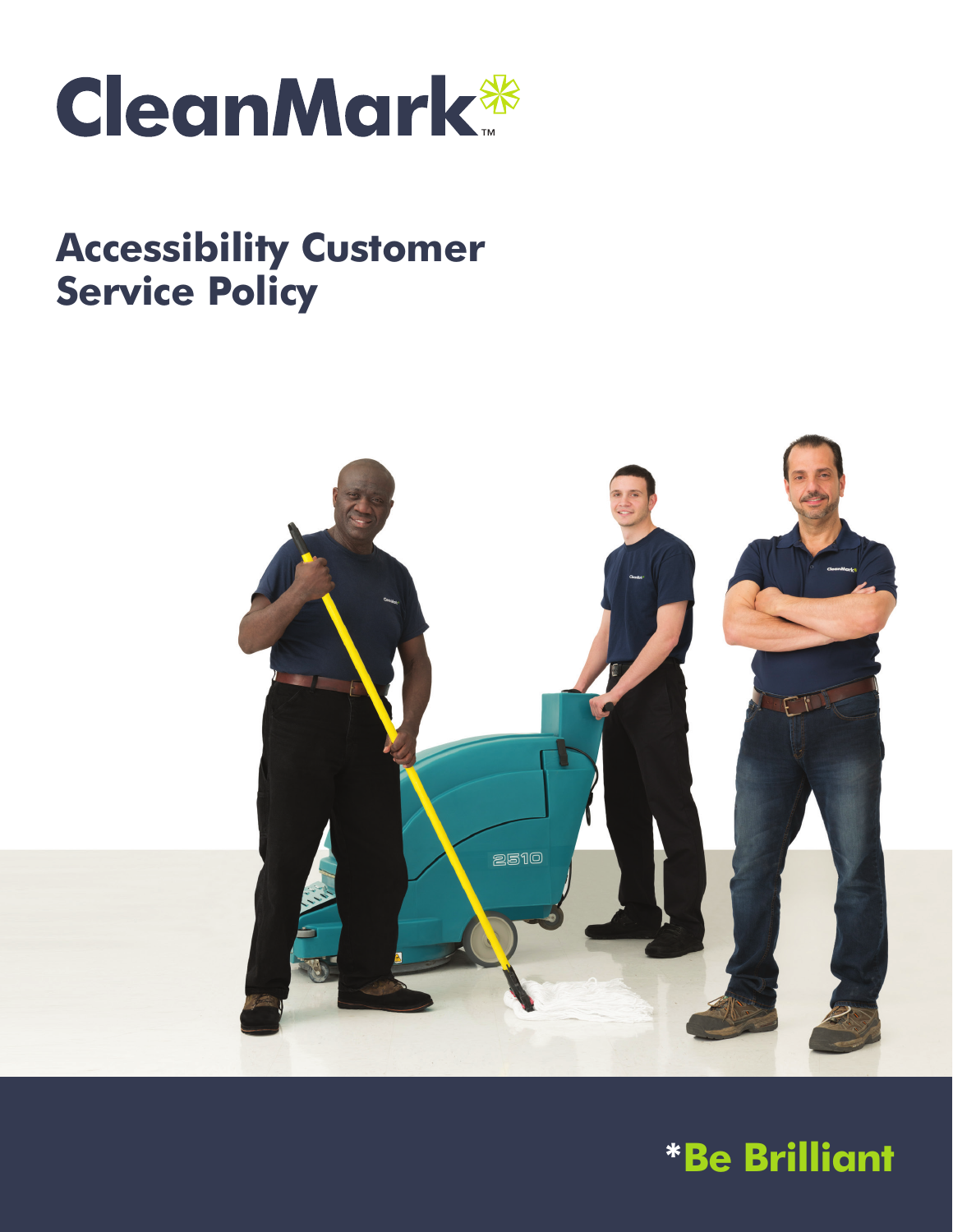## **Accessibility Customer Service Policy**

### **Providing Goods and Services to People with Disabilities**

#### **1. Our commitment**

In fulfilling our mission, CleanMark Group Inc. strives at all times to provide its goods and services in a way that respects the dignity and independence of people with disabilities. We are also committed to giving people with disabilities the same opportunity to access our goods and services and allowing them to benefit from the same services, in the same place and in a similar way as other customers.

#### **2. Providing goods and services to people with disabilities**

CleanMark Group Inc. is committed to excellence in serving all customers including people with disabilities and we will carry out our functions and responsibilities in the following areas:

#### 2.1 Communication

We will communicate with people with disabilities in ways that take into account their disability. We will train staff and volunteers who communicate with customers on how to interact and communicate with people with various types of disabilities.

#### 2.2 Telephone services

We are committed to providing fully accessible telephone service to our customers. We will train staff and volunteers to communicate with customers over the telephone in clear and plain language and to speak clearly and slowly.

We will offer to communicate with customers via other avenues if telephone communication is not suitable to their communication needs or is not available.

#### 2.3 Assistive devices

We are committed to serving people with disabilities who use assistive devices to obtain, use or benefit from our goods and services. We will ensure that our staff and volunteers are trained and familiar with various assistive devices that may be used by customers with disabilities while accessing our goods or services. We will also ensure that staff and volunteers know how to use the following assistive devices available on our premises for customers: [insert list of assistive devices available on premises].

#### 2.4 Billing

We are committed to providing accessible invoices to all of our customers. For this reason, invoices will be provided in the following formats upon request:, hard copy, large print, e-mail.

We will answer any questions customers may have about the content of the invoice in person, by telephone or e-mail.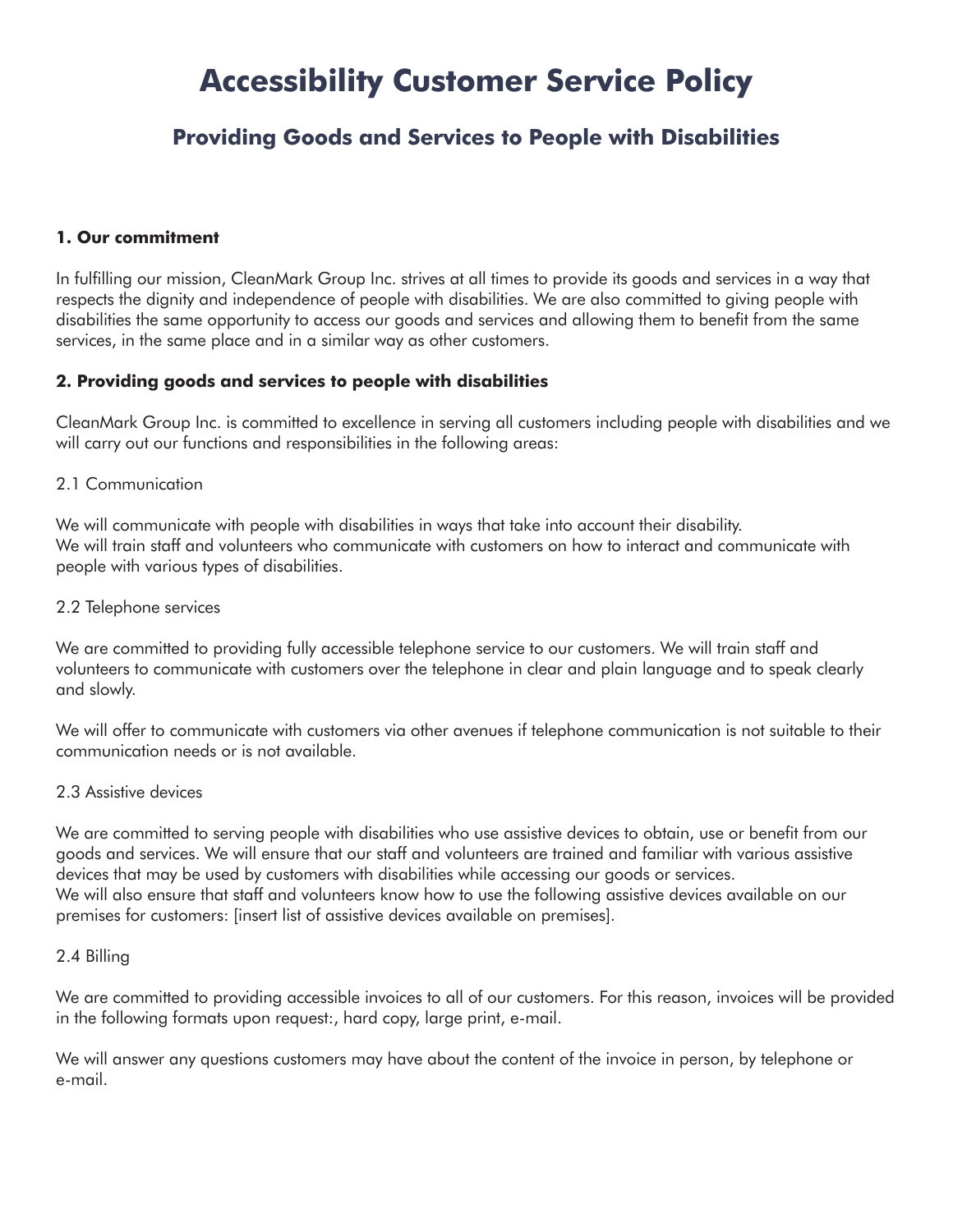#### **3. Use of service animals and support persons**

We are committed to welcoming people with disabilities who are accompanied by a service animal on the parts of our premises that are open to the public and other third parties. We will also ensure that all staff, volunteers and others dealing with the public are properly trained in how to interact with people with disabilities who are accompanied by a service animal.

We are committed to welcoming people with disabilities who are accompanied by a support person. Any person with a disability who is accompanied by a support person will be allowed to enter CleanMark Group Inc.'s premises with his or her support person. At no time will a person with a disability who is accompanied by a support person be prevented from having access to his or her support person while on our premises.

#### **4. Notice of temporary disruption**

CleanMark Group Inc. will provide customers with notice in the event of a planned or unexpected disruption in the facilities or services usually used by people with disabilities. This notice will include information about the reason for the disruption, its anticipated duration, and a description of alternative facilities or services, if available.

The notice will be placed at all public entrances and service counters on our premises.

#### **5. Training for staff**

CleanMark Group Inc. will provide training to all employees, volunteers, contractors, and all those who are involved in the development and approvals of customer service policies, practices and procedures. Individuals in the following positions will be trained:

This training will be provided within 30 days after staff/volunteers commence their duties. Training will include the following:

- o The purposes of the Accessibility for Ontarians with Disabilities Act, 2005 and the requirements of the customer service standard
- o How to interact and communicate with people with various types of disabilities
- o How to interact with people with disabilities who use an assistive device or require the assistance of a service animal or a support person
- o What to do if a person with a disability is having difficulty in accessing CleanMark's goods and services.
- o CleanMark's policies, practices and procedures relating to the customer service standard.

Staff and volunteers will be trained on policies, practices and procedures that affect the way goods and services are provided to people with disabilities. Staff will also be trained on an ongoing basis when changes are made to these policies, practices and procedures.